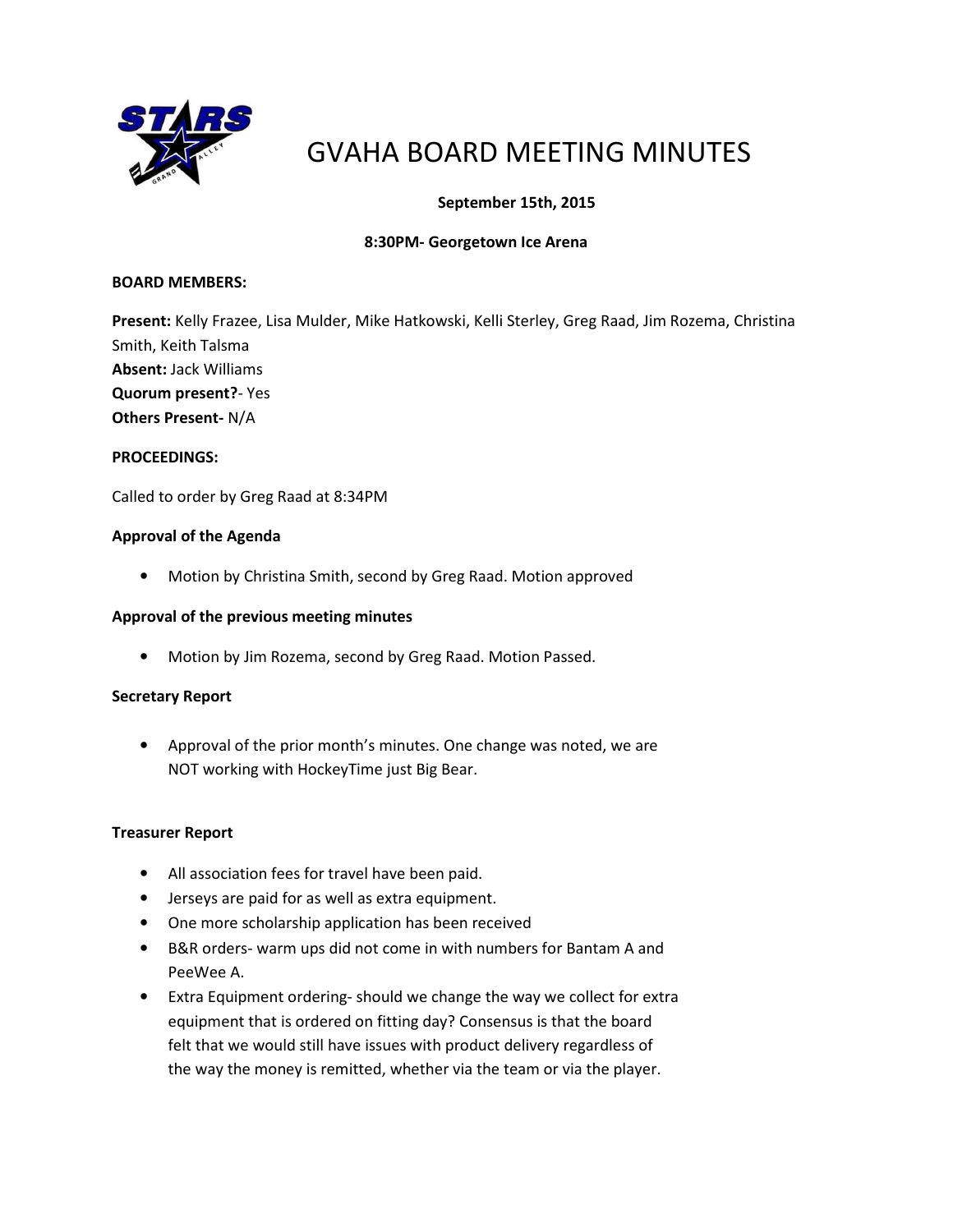### VP of Travel Report

- Scholarship Requirements-suggestion was that for anyone that is applying for the scholarship we should look to see if they are using our fundraising opportunities as a way to offset their fees. While not a requirement it should be looked at and given consideration when choosing recipients. October  $1<sup>st</sup>$  is the deadline.
- USA Hockey Insurance-Lisa knew that we carry USA hockey insurance but a parent notified Lisa that USA Hockey is covering the unpaid insurance portion of a recent injury that occurred during a practice. Lisa felt it was good for the Board to be aware of this as injuries occur and parents are probably not aware of that insurance.

#### VP House Report

- Practice started this week, two squirt teams currently with only two registrants not showing up but two extra have signed up.
- Tomorrow night is the Adray informational meeting and Adray scheduling is 10/4/15 as well as team pictures on 10/4/15.
- Received all rosters for Squirt and PeeWee and is waiting on Bantam.
- Because the fitting day was after the jersey ordering took place, the jerseys may be larger than expected. The order was based on what parents had noted at sign up but when fitting took place we saw that there were some discrepancies between what the order was and what the true fitting size may have been. Jim will notify players as best he can that they may be larger than anticipated.
- Team Managers meeting next week.
- House teams need to have \$150 per house team for Adray scheduling day.
- Parent meeting night went well, it was well received and parent feedback was good. Plan to have the same meeting the first Monday after evaluations and to plan one after the season is over to get feedback on the year.

## Hockey Director Report

- No report, Hockey Director was absent
- Greg Raad noted that there have been more discussions in regards to the Bantam AA team and their roster stands as it was agreed upon at the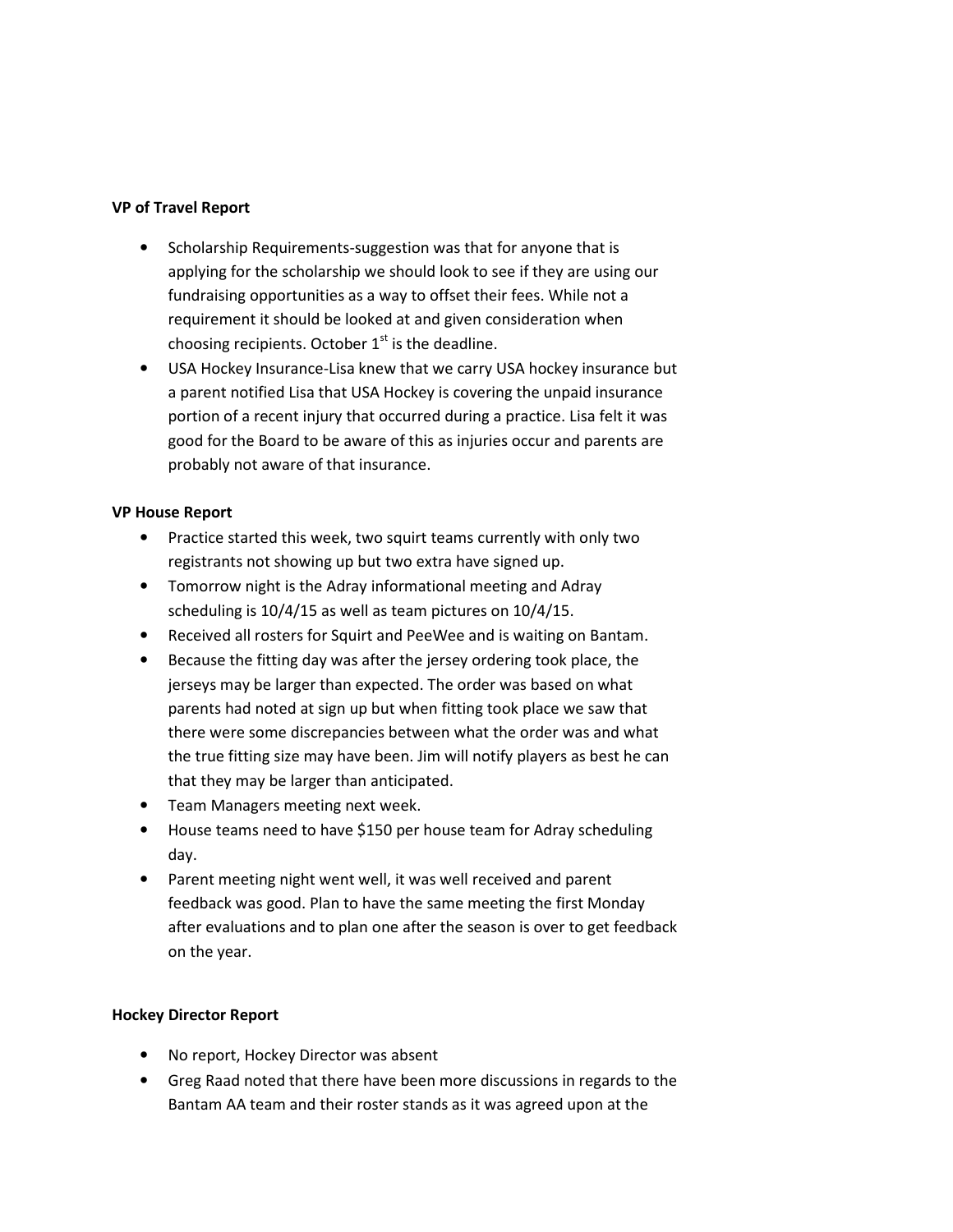August board meeting with no further additions from rostered house players.

## Fundraising Report

- One family has earned over \$700 in Scrip this year.
- Suggestion is to tie in the Dave Ramsey theory with Scrip to show how families can benefit from Scrip.
- Timing on pictures- 10/4/15 in 30 minute time slots. Greg suggested to put the times and dates on the SportNGIN calendar. Jim suggested all arrive 15 minutes early to avoid delays.

## Communications Director Report

- Keith updated the picture dates
- Keith updated the team manager listing and updated the Squirt team names.
- Keith will update the house hockey team pages and will direct the coaches and managers to get their own logins.
- Greg suggested that all the pages should look the same for branding purposes, then give the sites private pages logins for their own team uses.
- Power skates start in October- Keith will be sure to tag the team sin the SPORT NGIN so they have the option to add to their rosters.
- Past Survey Monkey Data- who has that information? Kelly will ask Stephanie Rathsack as no one is sure when the last survey was completed.

## Township Representative Report

- Warrior Tournament is the last week of September. Hoping to fill our ice with almost 35 games for this.
- Oct 10-12- Wickstrom is trying to do an invitational but there will probably be ice available that weekend. That weekend is also Try Hockey for Free – WOMEN. GVSU plays at Notre Dame the Friday before.
- As teams are booking games, Mike needs to be made aware ASAP so he can book referees.
- Ordering merchandise- Mike has a flyer from a company to order stuff and he took it to B&R to suggest they implement ordering.